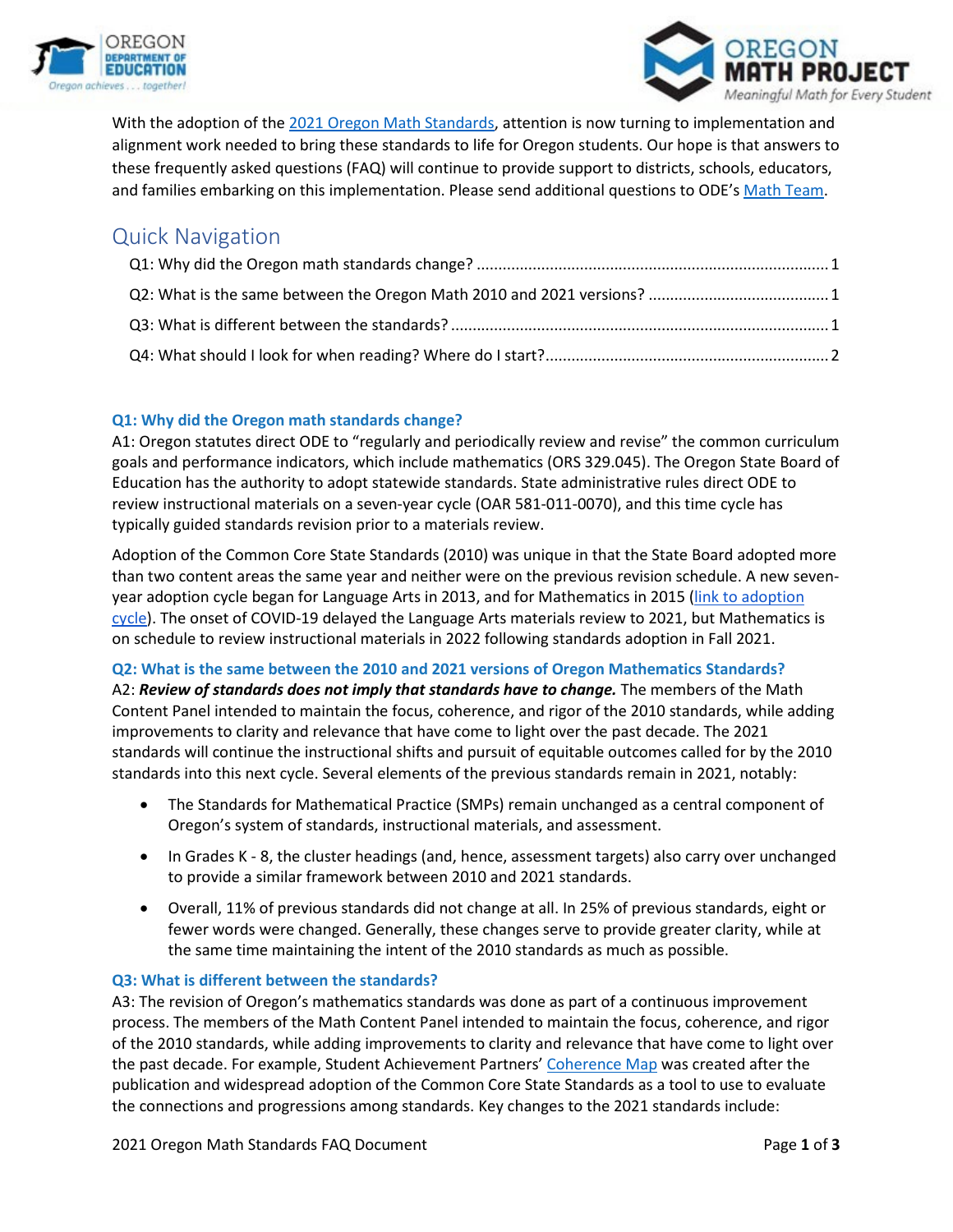



- Addition of a K-12 Data Reasoning Domain
- Merging of Measurement content with Geometry content
- Revision of K-12 domains to reflect the learning pathways of Algebraic Reasoning, Numeric Reasoning, Geometric Reasoning & Measurement, and Data Reasoning
- Identification of a core two-credit requirement in high school that aligns to the Oregon 2+1 course design

A side by side comparison of the 2010 and 2021 standards can also be found in this [crosswalk document](https://www.oregon.gov/ode/educator-resources/standards/mathematics/Documents/1_2021%20Oregon%20Math%20Standards%20Crosswalk%20(v.5.2.1).pdf) to help analyze other changes between versions.

#### <span id="page-1-0"></span>**Q4: What should I look for when reading? Where do I start?**

A4: *Notice and Wonder!* A good place to start would be to read the standards at your grade level (i.e., with which you are likely already familiar) through the lens of looking for what is similar and provides continuity between 2010 and 2021. This could include the SMPs and the overall organization of domains, clusters, and standards, while noticing that clusters have remained the same in K - 8. Also pay attention for evidence that focus, coherence, and rigor remain at the heart of the work. Resources such as th[e shifts in mathematics](https://achievethecore.org/page/900/college-and-career-ready-shifts-in-mathematics) from Student Achievement Partners could help ground this conversation.

Use the crosswalk document to compare the 2010 and 2021 versions noting, among other aspects:

- (1) where standards are the same;
- (2) where examples are moved out of standards and into guidance documents;
- (3) where standards use fewer words but maintain the intent of the original standards; and
- (4) where a standard is new and has been added in the revised version only.

An example of an unchanged standard is K.NCC.C.7. Note that the letter "N" has been added to the 2021 version to denote this standard as part of the K-12 Numeric Reasoning progression.

| <b>OR Math</b> | OR Math Standard (2021)       | <b>CCSS Index</b> | CCSS Standard (2010)          |
|----------------|-------------------------------|-------------------|-------------------------------|
| Index (2021)   |                               | (2010)            |                               |
| K.NCC.C.7      | Compare two numbers between 1 | K.CC.C.7          | Compare two numbers between 1 |
|                | and 10 presented as written   |                   | and 10 presented as written   |
|                | numerals.                     |                   | numerals.                     |

An example of a standard for which focus was improved is 3.OA.A.2. The clarifications and examples included within the 2010 version are moved to a guidance document to accompany the standards (but which does not require adoption by the State Board of Education).

| <b>OR Math</b><br>Index (2021) | OR Math Standard (2021)                                                                              | <b>CCSS Index</b><br>(2010) | CCSS Standard (2010)                                                                                                                                                                                                                                                                                                                                                                                                   |
|--------------------------------|------------------------------------------------------------------------------------------------------|-----------------------------|------------------------------------------------------------------------------------------------------------------------------------------------------------------------------------------------------------------------------------------------------------------------------------------------------------------------------------------------------------------------------------------------------------------------|
| 3.0A.A.2                       | Represent and interpret whole-<br>number quotients as dividing an<br>amount into equal sized groups. | 3.0A.A.2                    | Interpret whole-number quotients of whole<br>numbers, e.g., interpret $56 \div 8$ as the number<br>of objects in each share when 56 objects are<br>partitioned equally into 8 shares, or as a<br>number of shares when 56 objects are<br>partitioned into equal shares of 8 objects<br>each. For example, describe a context in<br>which a number of shares or a number of<br>groups can be expressed as $56 \div 8$ . |